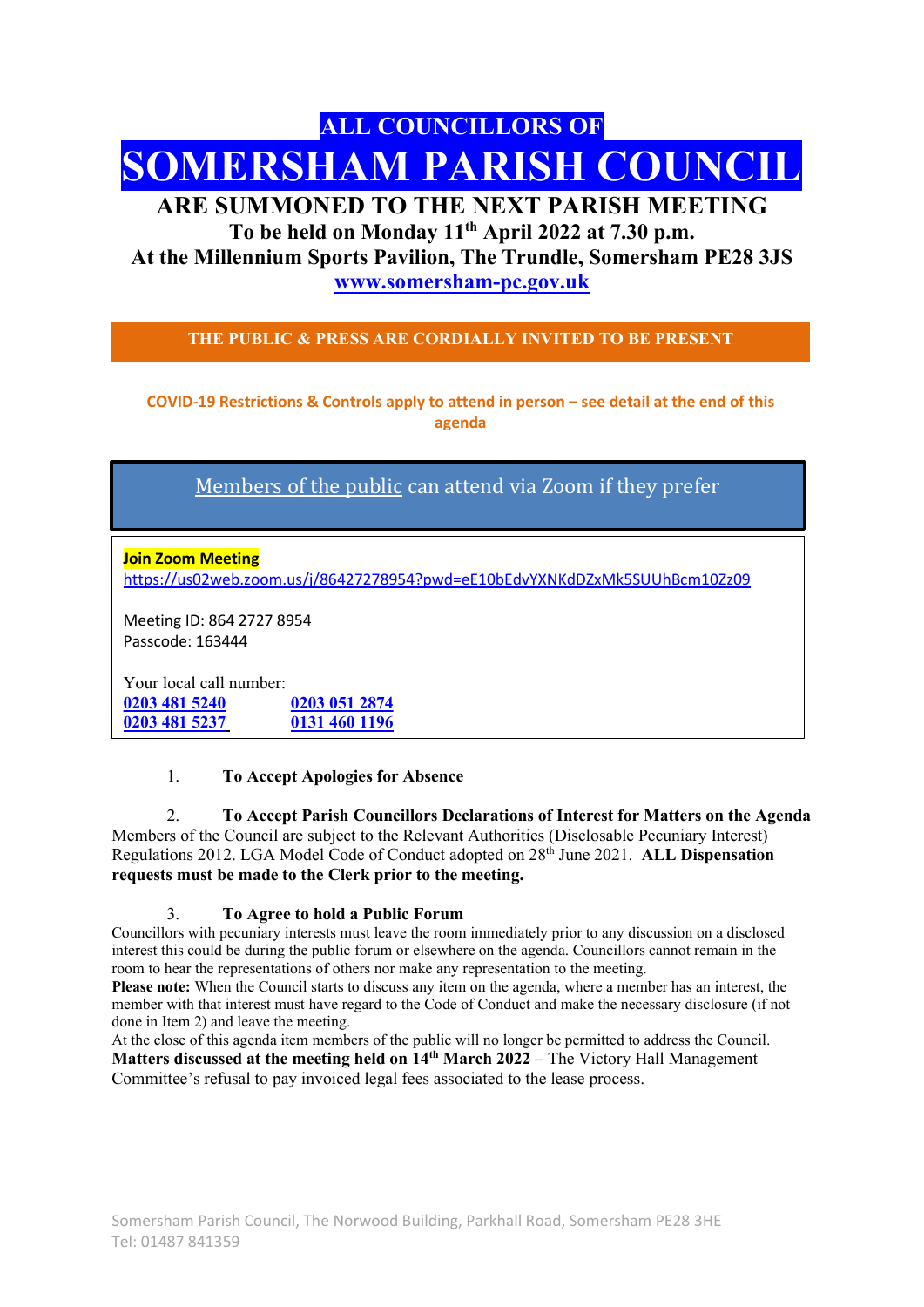## 4. To Discuss Planning Matters – available to view online at www.somershampc.gov.uk

# a) PLANNING APPLICATIONS – response dates extended if required

CCC/21/088/FUL - Envar Composting Ltd St Ives Road, Somersham, PE28 3BS 19th April Demolition of in-vessel compost buildings/tunnels and ancillary development; construction of a dry anaerobic digestion (AD) facility, pellet fertiliser facility, healthcare waste energy recovery facility, waste transfer station, vehicle re-fuelling station, biomass storage building, surface water storage lagoons, extension to concrete pad and ancillary development including car park.

17/01499/FUL - Floral Elegance Florist Pidley Sheep Lane Pidley, . 15<sup>th</sup> April Retrospective permission for 1x residential caravan.

 $22/00701/HHFDL - 16$  Locksgate, Somersham, Huntingdon, PE28 3HZ  $26<sup>th</sup>$  April Single storey rear extension

# b) PLANNING APPROVED

# c) PLANNING CORRESPONDENCE

Email – Conor Chamberlain, Living Space Housing – proposal for affordable housing scheme in Somersham. Date for informal meeting to be agreed.

# 5. To Approve the Minutes of the Meeting held 14th March 2022

- 6. To Accept the Police Report
- 7. To Receive a Report from the District & County Councillor Steve Criswell

# 8. To Accept the Parish Clerk's Report Inc.

# Matters Arising Report & Updates:

# Correspondence emailed to councillors:

- i. RSN online updates
	- ii. CAPALC bulletin & NALC CEO bulletins
	- iii. Neighbourhood Alerts
	- iv. Squadron Leader Matt Greef, Preparations for the Annual Pathfinder March Saturday 18 June 2022

# 9. To Discuss Finance & Risk Management Matters including: -

- a. To Agree the Monthly Accounts
- b. To purchase a replacement Computer for the Timebank Co-Ordinator  $@E$  £549.97 inc VAT
- 10. To Discuss Highway Matters including Public Footways Repairs/ Maintenance 10.1 to Discuss and consider the cost to purchase and install self-righting night owl bollards for Chatteris Road
- 11. To Accept Reports of Meetings attended by Parish Councillors